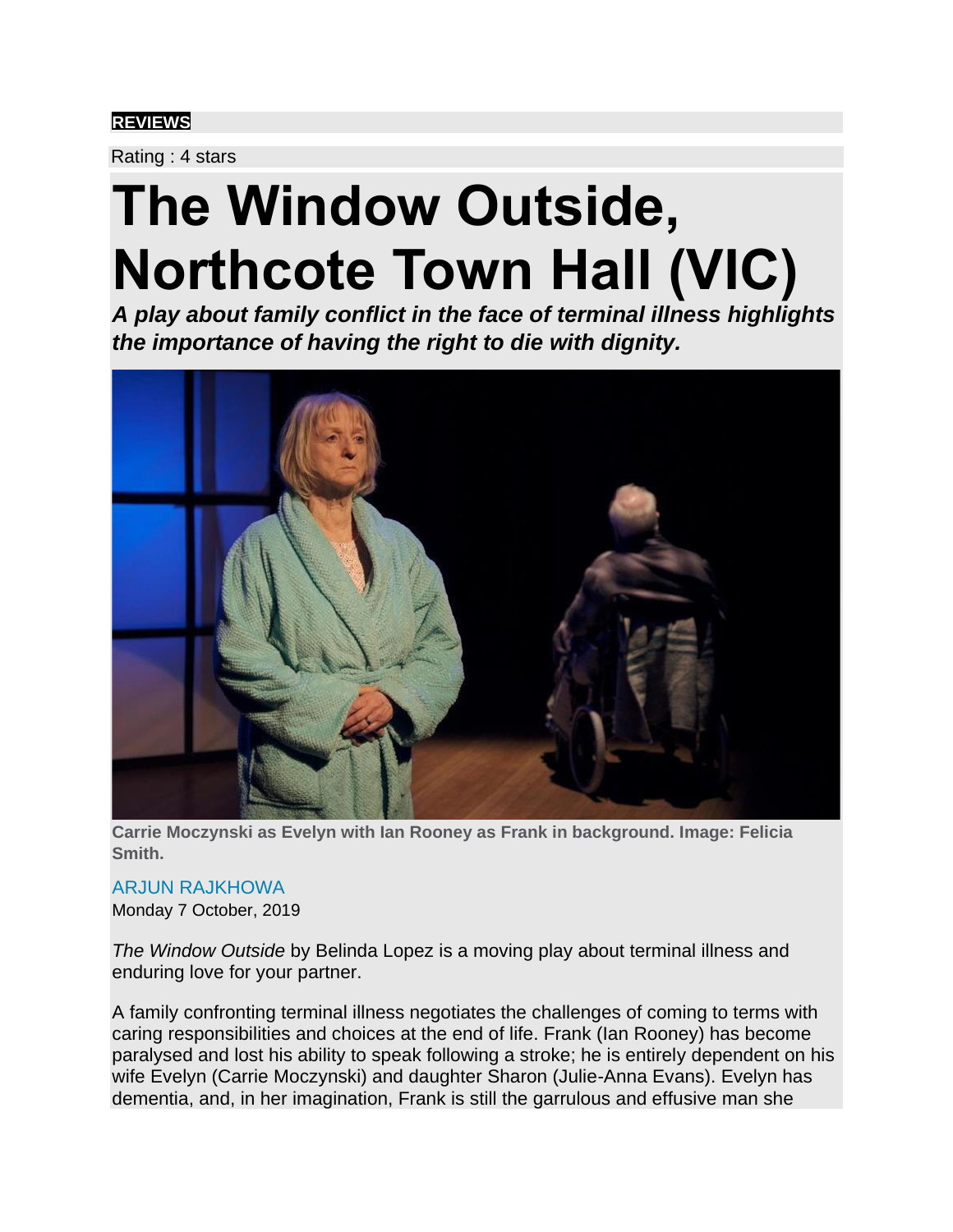always knew. Her conversations with him sustain her. Their second daughter, Miranda (Antonia Mochan), has returned home from New York for a short visit; she is perplexed and confounded by her parents' ongoing decline. Her relationship with her parents is affectionate but distant; and, as someone who lives in a different country (and, consequently, does not share responsibility for their caring needs), she does not fully appreciate the gravity of the situation. Sharon, as the primary care-giver, is now emotionally and physically exhausted, and expects Miranda to support her decision to take their parents to a nursing home. Meanwhile, Evelyn is safely ensconced in her imagined world with Frank, and cannot bear to contemplate the prospect of having to leave their home.

Rooney puts in a sterling performance as Frank, adeptly alternating between an immobilised state and fully functional state. Moczynski's performance as Evelyn is endearing. Evans and Mochan dramatise the tension between disconnected siblings very well. The acting at the start of the play is a little unpolished but the actors definitely grow more comfortable in their roles as the play progresses and the tension heightens.

This is a very relatable and relevant Australian play that deserves to be watched widely. The dialogue is intelligent, insightful, moving and provocative. The play has many amusing as well as sorrowful moments. Overall, it encapsulates the predicament of the terminally ill and their family members remarkably well. It captures the fear, sorrow and stress people may experience when their health has irreversibly deteriorated, and they have irretrievably lost their autonomy and capacity for independent living. It also challenges conventional notions about the terminal stages of life. Sharon asks Miranda, 'What do you see when you look at him [Frank]?' Sharon sorrowfully admits that all she sees now is an 'empty shell', a body without a soul. Evelyn challenges both her daughters to overcome their defeatist (and unconsciously dehumanising) presumptions about their father. Even though her connection to Frank is sustained through visions, projections and imagined conversations between them, Evelyn's unwavering faith in her husband and sensitivity to his needs compel us to challenge our prejudices: 'He's got plenty to say. But everyone has stopped listening.'

The play evocatively depicts the sorrow and stress people may experience while caring for loved ones who are suffering, as well as the acrimony and pain involved in having to negotiate caring responsibilities in difficult circumstances. The tense and acrimonious relationship that Sharon and Miranda share, and their anger and incomprehension, reflect society's conflicted approach to terminal illness and death. Fear and anxiety mar their relationship with their parents. In contrast, we have Evelyn and Frank's placid acceptance and serene surrender in the penultimate scene: the letter that they leave behind, to explain their decision to die, is poignant and compassionate. There is a redemptive hope in Evelyn's unbroken bond with Frank and her undiminished commitment to preserving the joyfulness of the fundamental bond that has defined their lives. This tension between fear and acceptance characterises most of our conceptions about end-of-life experiences. This play should be performed more widely in Australia because, amidst growing public awareness of the importance of end-of-life choices, it can spur better conversations about what it means to die well and with dignity.